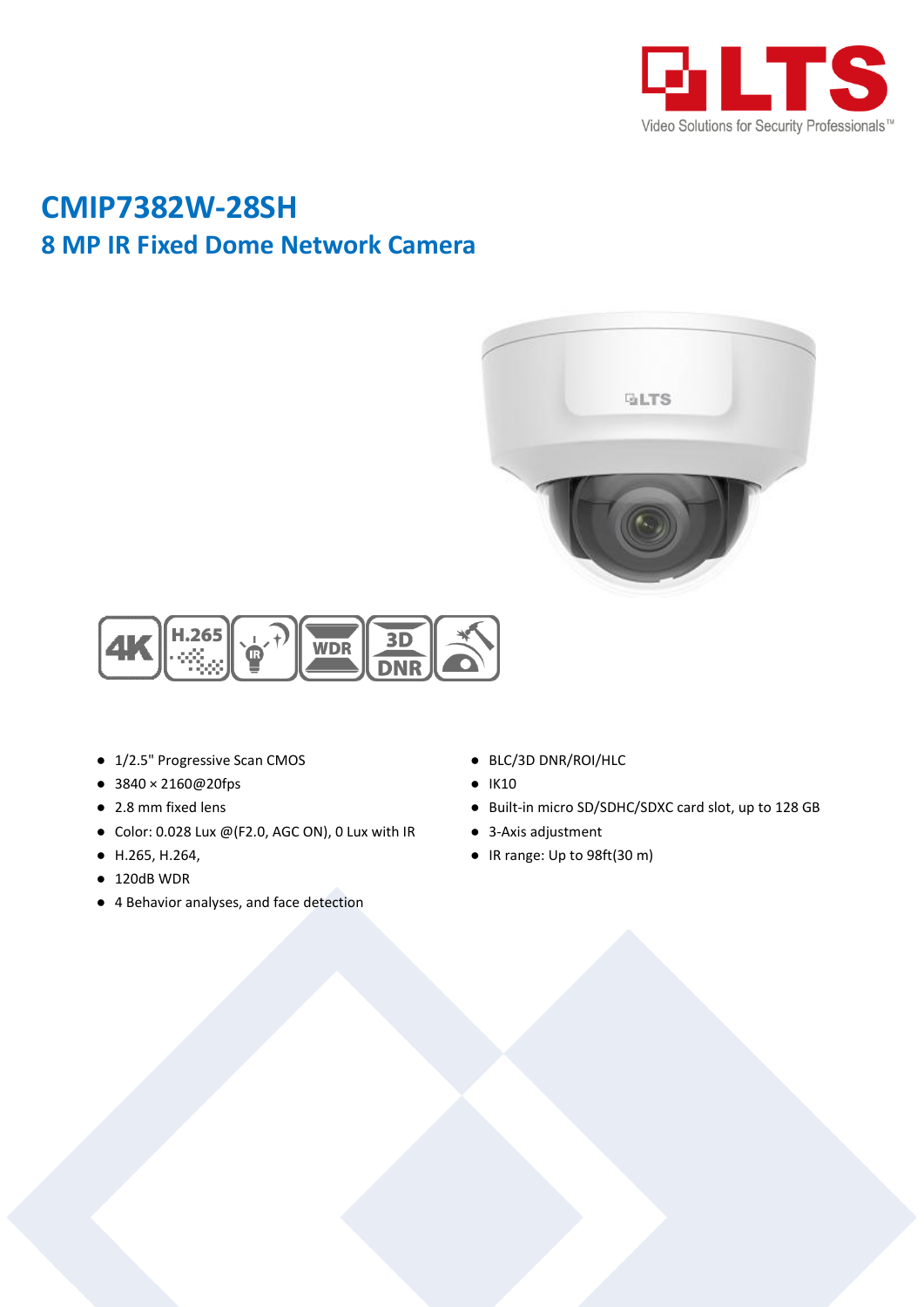

## **Specifications**

| Camera                             |                                                                                             |
|------------------------------------|---------------------------------------------------------------------------------------------|
| Image Sensor                       | 1/2.5" Progressive Scan CMOS                                                                |
| Min. Illumination                  | Color: 0.028 Lux @(F2.0, AGC ON), 0 Lux with IR                                             |
| Shutter Speed                      | 1/3 s to 1/100,000 s                                                                        |
| Slow Shutter                       | Yes                                                                                         |
| Day & Night                        | IR Cut Filter                                                                               |
| <b>WDR</b>                         | 120 dB                                                                                      |
| Angle Adjustment                   | Pan: 0° to 355°, tilt: 0° to 75°, rotate: 0° to 355°                                        |
| Lens                               |                                                                                             |
| Lens Type                          | $2.8$ mm                                                                                    |
| Aperture                           | F2.0                                                                                        |
| <b>FOV</b>                         | 2.8 mm, horizontal FOV: 102°, vertical FOV: 53°, diagonal FOV: 124°                         |
| Lens Mount                         | M12                                                                                         |
| <b>Illuminator</b>                 |                                                                                             |
| IR Range                           | Up to 98ft(30 m)                                                                            |
| Wavelength                         | 850 nm                                                                                      |
| <b>Video</b>                       |                                                                                             |
| Max. Resolution                    | $3840 \times 2160$                                                                          |
| Main Stream                        | 50Hz: 20fps (3840 × 2160), 25fps (3072 × 1728, 1920 × 1080, 1280 × 720)                     |
|                                    | 60Hz: 20fps (3840 × 2160, 3072 × 1728, 1920 × 1080, 1280 × 720)                             |
| Sub Stream                         | 50Hz: 25fps (640 × 480, 640 × 360, 320 × 240)                                               |
|                                    | 60Hz: 20fps (640 × 480, 640 × 360, 320 × 240)                                               |
| Video Compression                  | Main stream: H.265/H.264                                                                    |
|                                    | Sub-stream: H.265/H.264/MJPEG                                                               |
| H.264 Type                         | Main Profile/High Profile                                                                   |
| $H.264+$                           | No                                                                                          |
| H.265 Type                         | Main Profile                                                                                |
| $H.265+$                           | No                                                                                          |
| Video Bit Rate                     | 32 Kbps to 16 Mbps                                                                          |
|                                    | * When the main stream resolution is 3840 × 2160, max frame rate is 20 fps for all streams. |
| <b>Audio</b>                       |                                                                                             |
| <b>Audio Compression</b>           | G.711/G.722.1/G.726/MP2L2/PCM/MP3                                                           |
| Audio Bit Rate                     | 64Kbps(G.711)/16Kbps(G.722.1)/16Kbps(G.726)/32-192Kbps(MP2L2)/8-320Kbps(<br>MP3)            |
| <b>Environment Noise Filtering</b> | Yes                                                                                         |
| <b>Audio Sampling Rate</b>         | 8 kHz/16 kHz/32 kHz/44.1 kHz/48 kHz                                                         |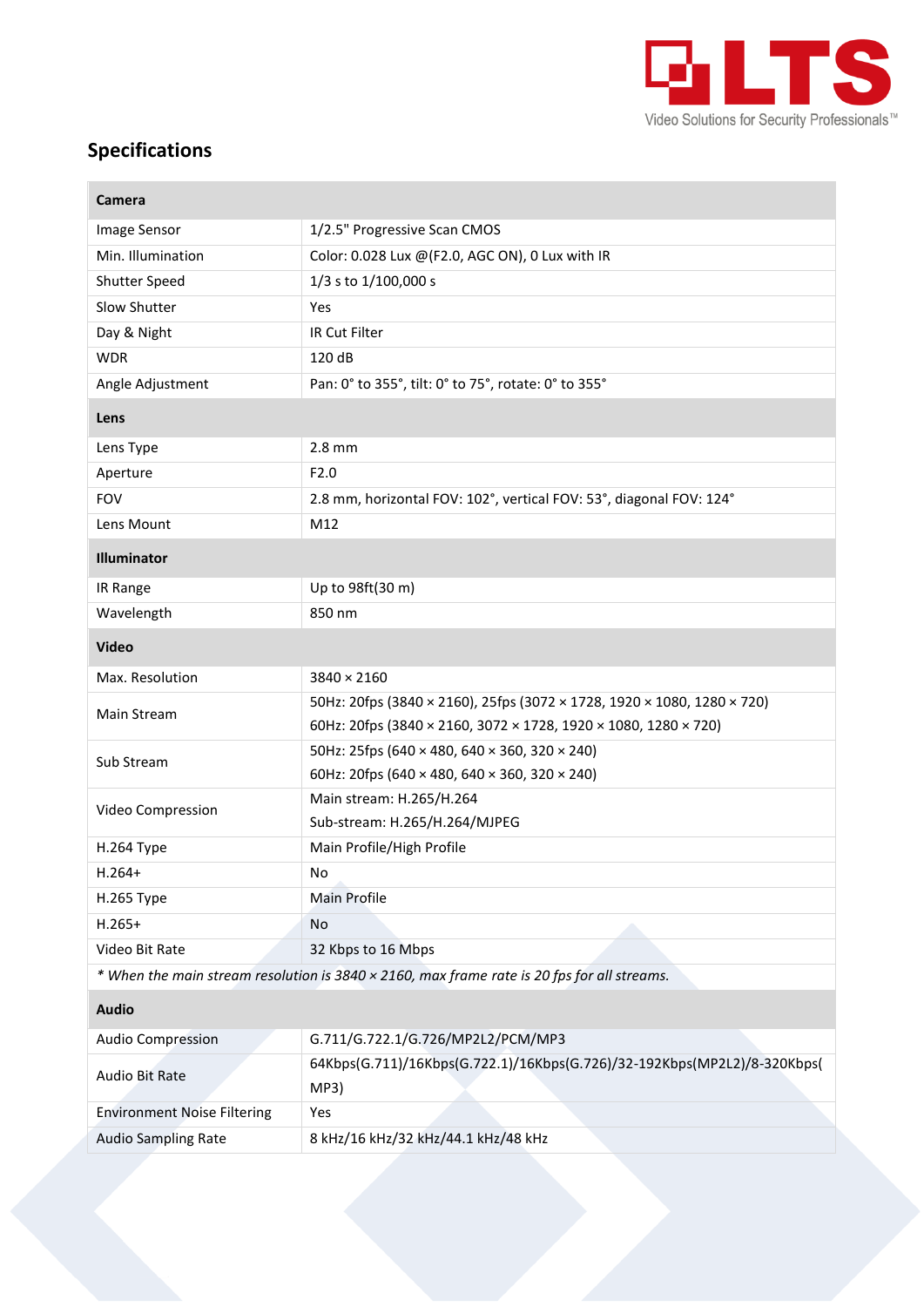

## **Smart Feature-Set**

| <b>Smart Event</b>             | Line crossing detection, intrusion detection, unattended baggage detection,                                                                                                                                                                                  |
|--------------------------------|--------------------------------------------------------------------------------------------------------------------------------------------------------------------------------------------------------------------------------------------------------------|
|                                | object removal detection, face detection, scene change detection                                                                                                                                                                                             |
| Basic Event                    | Motion detection, video tampering alarm, exception (network disconnected, IP                                                                                                                                                                                 |
|                                | address conflict, illegal login, HDD full, HDD error)                                                                                                                                                                                                        |
| <b>Face Detection</b>          | Yes                                                                                                                                                                                                                                                          |
| Linkage Method                 | Trigger recording: memory card, network storage, pre-record and post-record                                                                                                                                                                                  |
|                                | Trigger captured pictures uploading: FTP, HTTP, NAS, Email                                                                                                                                                                                                   |
|                                | Trigger notification: HTTP, ISAPI, Email                                                                                                                                                                                                                     |
| Region of Interest             | 1 fixed region for main stream and sub-stream                                                                                                                                                                                                                |
| Image                          |                                                                                                                                                                                                                                                              |
| Image Enhancement              | BLC, HLC, 3D DNR                                                                                                                                                                                                                                             |
|                                | Saturation, brightness, contrast, sharpness, AGC, and white balance are                                                                                                                                                                                      |
| <b>Image Setting</b>           | adjustable by client software or web browser                                                                                                                                                                                                                 |
| Day/Night Switch               | Day/Night/Auto/Schedule/Triggered by Alarm In                                                                                                                                                                                                                |
| <b>Network</b>                 |                                                                                                                                                                                                                                                              |
| Network Storage                | microSD/SDHC/SDXC card (128 GB), local storage and NAS (NFS, SMB/CIFS), ANR                                                                                                                                                                                  |
|                                | memory card encryption and health detection are supported.                                                                                                                                                                                                   |
|                                | TCP/IP, ICMP, HTTP, HTTPS, FTP, DHCP, DNS, DDNS, RTP, RTSP, RTCP, PPPOE, NTP,                                                                                                                                                                                |
| Protocols                      | UPnP™, SMTP, SNMP, IGMP, 802.1X, QoS, IPv6, UDP, Bonjour, SSL/TLS                                                                                                                                                                                            |
| API                            | ONVIF (PROFILE S, PROFILE G, PROFILE T), ISAPI, SDK                                                                                                                                                                                                          |
| Security                       | Password protection, complicated password, HTTPS encryption, 802.1X<br>authentication (EAP-TLS 1.2, EAP-LEAP, EAP-MD5), watermark, IP address filter,<br>basic and digest authentication for HTTP/HTTPS, WSSE and digest authentication<br>for ONVIF, TLS1.2 |
| Simultaneous Live View         | Up to 6 channels                                                                                                                                                                                                                                             |
| User/Host                      | Up to 32 users, 3 levels: administrator, operator and user                                                                                                                                                                                                   |
|                                | Plug-in required live view: IE8+                                                                                                                                                                                                                             |
| Web Browser                    | Plug-in free live view: Chrome 57.0+, Firefox 52.0+, Safari 11+                                                                                                                                                                                              |
|                                | Local Service: Chrome 41.0+, Firefox 30.0+                                                                                                                                                                                                                   |
| <b>Interface</b>               |                                                                                                                                                                                                                                                              |
| <b>Communication Interface</b> | 1 RJ45 10M/100M self-adaptive Ethernet port                                                                                                                                                                                                                  |
| Audio                          | 1 input (line in/mic in, terminal block), 1 output (two-core terminal block), mono<br>sound                                                                                                                                                                  |
| Alarm                          | 1 input, 1 output (max. 12VDC, 30 mA)                                                                                                                                                                                                                        |
| Video Output                   | 1 HDMI™, type D, female plug (-M)                                                                                                                                                                                                                            |
| On-board storage               | Built-in micro SD/SDHC/SDXC slot, up to 128 GB                                                                                                                                                                                                               |
| <b>HDMI</b> Output             | 1920 × 1080 @50/60 fps(50/60 Hz), 1280 × 720 @50/60 fps(50/60 Hz)                                                                                                                                                                                            |
|                                |                                                                                                                                                                                                                                                              |